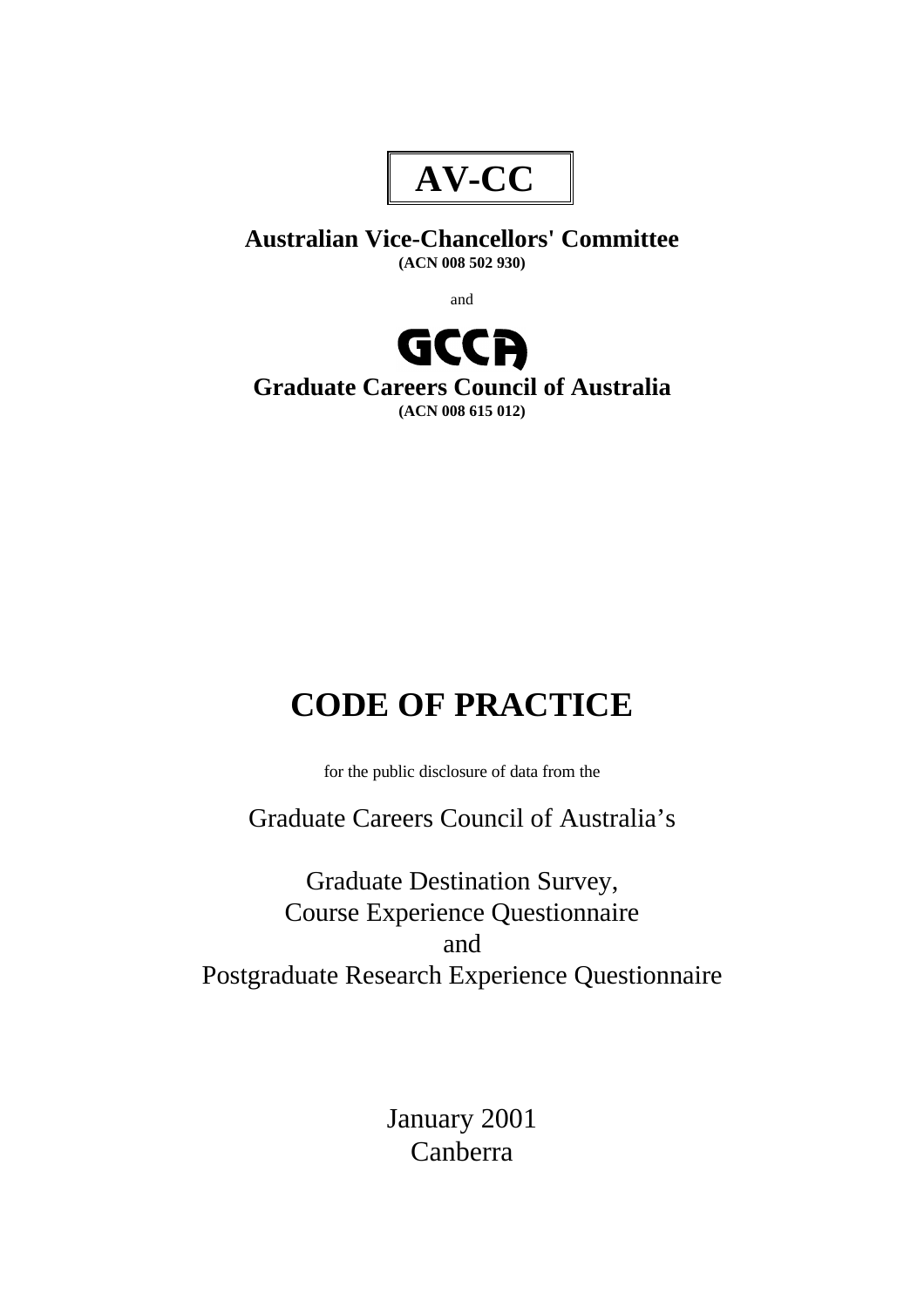# **AVCC-GCCA**

# **CODE OF PRACTICE**

for the public disclosure of data from the Graduate Careers Council of Australia's Graduate Destination Survey, Course Experience Questionnaire and Postgraduate Research Experience Questionnaire

### **Policy Statement**

One of the primary functions of the Graduate Careers Council of Australia's Graduate Destination Survey (GDS), Course Experience Questionnaire (CEQ) and Postgraduate Research Experience Questionnaire (PREQ) is to provide feedback to institutions, which, in conjunction with other indicators, may assist planning and the development of quality improvement initiatives. The GDS, CEQ and PREQ are also important in providing information for current and prospective students, to university careers services and to others in the education field (including the Department of Education, Training and Youth Affairs).

The Australian Vice-Chancellors' Committee (AVCC) supports the public disclosure of institutional data derived from the GDS and CEQ under the conditions and guidelines specified in this document. Support for the public disclosure of institutional data derived from the PREQ is contingent on further successful development of the instrument.

## **General Conditions**

- The use of GDS, CEQ and PREQ data in public statements, advertisements or promotional activities should be only for the purpose of assisting the public to develop informed judgements, opinions and choices.
- It follows that the data should not be used in false, deceptive or misleading ways, either because of what is stated, conveyed or suggested, or because of what is omitted.
- Institutions are at liberty to make whatever declarations they feel are appropriate about their own statistical data, provided disclosure accords with the principles above and the guidelines on the interpretation of survey data contained in this Code of Practice.
- Institutions and non-institutional users of survey data must not utilise GDS, CEQ or PREQ data to knowingly undermine the reputation and standing of institutions.
- The use of, or referral to institutions' data beyond that which is in the public domain requires the prior consent of the institution(s), and prior consultation to ensure accuracy.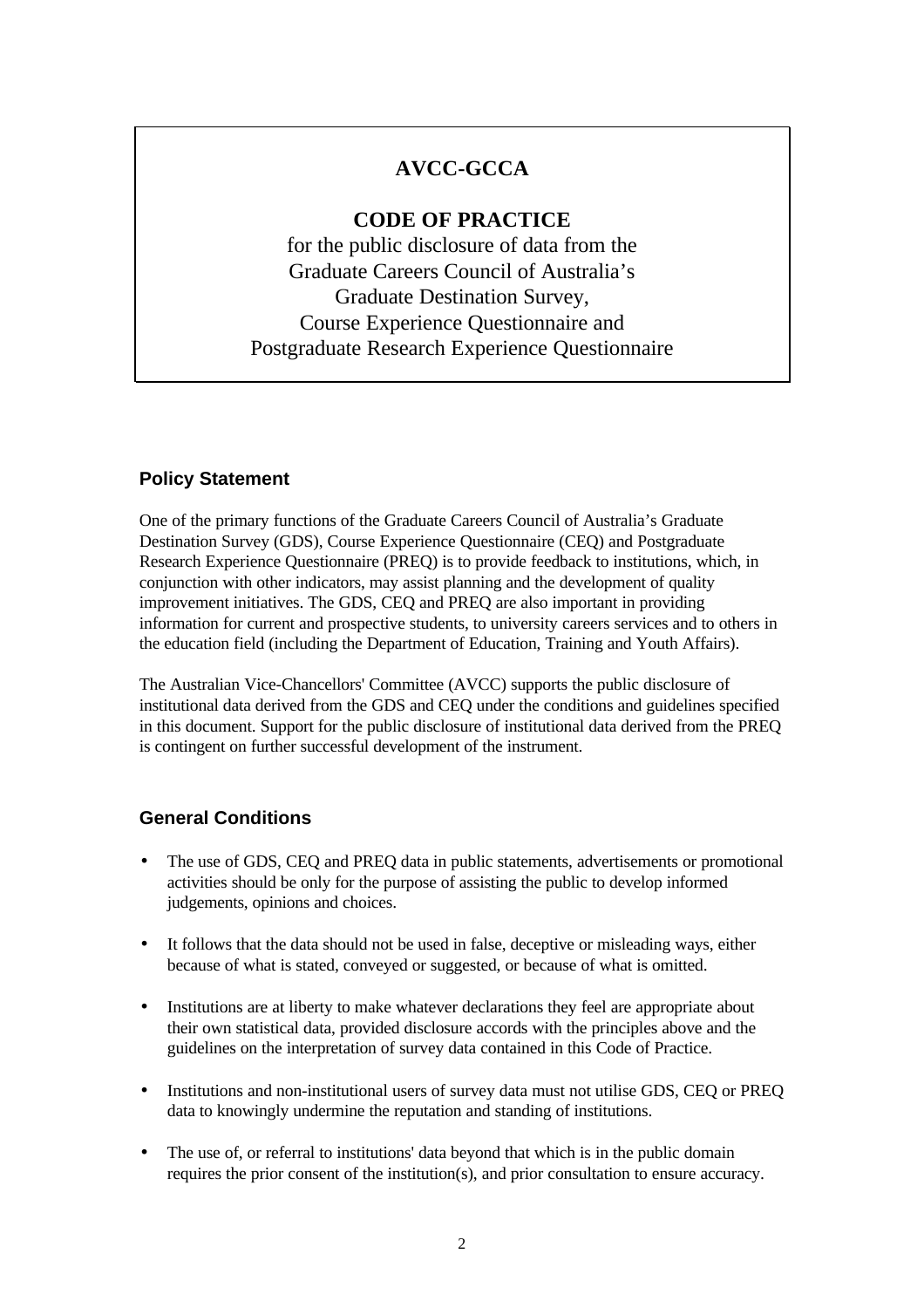• Public comment on the GDS, CEQ and PREQ data must be supported by appropriate interpretation of the data, with any necessary qualifications (e.g. cell size, response rate, special local issues) to be spelled out explicitly.

## **Optimal Use of Survey Data**

Although some institutions and users of the GCCA data may wish to compare survey data across institutions, or to compare individual institution data against national means, such comparisons should only be made after taking into consideration the following guidelines and qualifications concerning the appropriate use of the data and its interpretation.

If comparison between GDS results is made, the most effective level is between like fields of study amongst institutions with similar survey response rates, with like student demographics, and in like labour markets. Even in this context it has to be appreciated that the differing missions of institutions can result in a situation where judgements about, for example, differing percentages of graduates moving into postgraduate study rather than employment, can be invalid. As such, users are advised that in many cases it is inappropriate to make interinstitutional comparisons. The greatest value of the GDS data is likely to be derived when the data are considered over a period of years. The GCCA now has a time-series of over twentyfive years of GDS data.

The most effective CEQ and PREQ comparisons are within an institution, for the same field of study, across several years. Where comparisons are to be made across institutions, the optimal use of the CEQ and PREQ data is in evaluating an institution's courses against comparable courses elsewhere to identify best practice. It is therefore critical that comparisons are made between like courses, in like institutions with similar survey response rates.

#### **Release of Data**

Release of data will be at the discretion of GCCA based on advice from the Survey Reference Group.

In principle, GDS and CEQ datasets will be released for bona fide purposes either directly or via the Social Sciences Data Archive (SSDA) in Canberra. Requests for data will need to be accompanied by documentation describing the aims of the research, and users will be required to lodge a copy of any published results with the GCCA.

In instances where institution-level data has not previously been published by GCCA, users of survey data will not be permitted to name institutions in their analyses without the prior consent of the institutions themselves.

Fees (if any) for non-commercial access to data or related documentation will be limited to cost-recovery. Fees for commercial applications of data will be determined at the discretion of GCCA.

Users of survey data, including institutions, are not to pass on the raw national survey data to any third party, other than to those within their own organisation.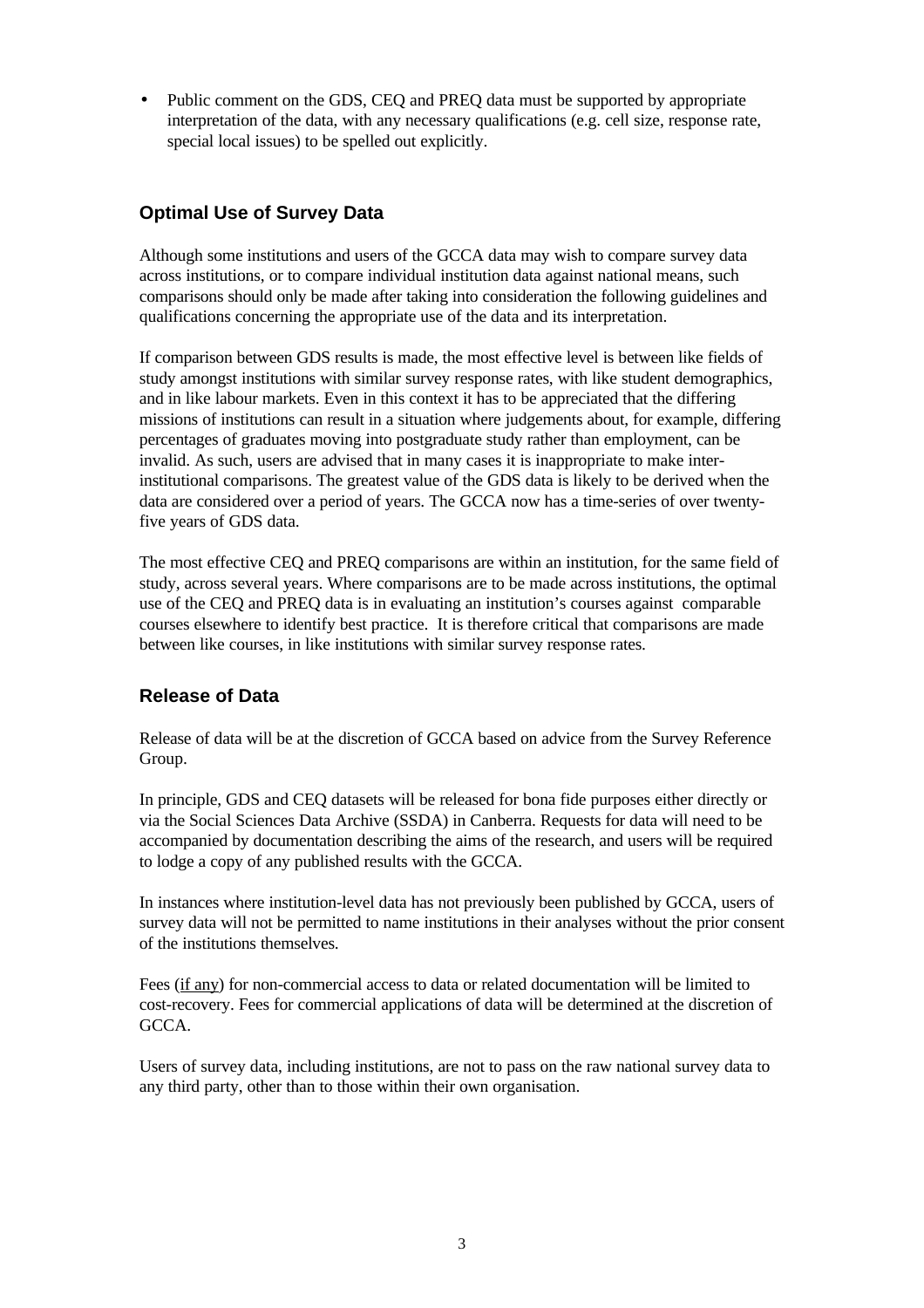#### **Research Ethics**

The GDS is conducted within the ethical guidelines laid out in the National Statement on Ethical Guidelines in Research Involving Humans<sup>1</sup>.

The rights of the respondent must be respected. In terms of use of data, information should not be used in a manner which identifies individual subjects.

### **Guidelines for the Interpretation of Survey Data**

Some specific points to be taken into consideration when interpreting the survey data are outlined below.

- The GDS, CEO and PREO data are not suitable for making simplistic (i.e. unqualified) **inter-institutional comparisons**. Institutions can have vastly different histories, missions, geographic/socio-economic situations, enrolment profiles (including high percentages of mature-aged, part-time or pre-employed graduates) and course mixes. If comparisons are made across apparently comparable institutions, care should be exercised. Aggregations beyond the field of study level (for example, to total university level) need to be interpreted with caution
- A total institutional **response rate** of at least 70% is desirable and achievable for the GDS and the CEQ. Any data which are disclosed publicly should be accompanied by information on the number surveyed and the response rate<sup>2</sup>. Any GDS or CEQ survey data with an overall institutional response rate below 50% should not be disclosed publicly.
- While individual institutions can generally calculate response rates for the majority of their individual fields of study, for reasons including the incidence of graduates with double majors and/or double degrees, it is not currently possible for GCCA to provide accurate response rate data by individual fields of study. If comparisons are made across institutions at the field of study level, caution should be exercised because of variations in response rates across institutions.
- Due to the variation in **cell sizes** in particular fields of study, it is not possible to be prescriptive about the interpretation of data where very small numbers of graduates are involved<sup>3</sup>. Caution should be exercised when drawing conclusions from small cells with low response rates, and this point should be noted clearly in any reference to such data. CEQ and PREQ data are even more sensitive to cell size than GDS data.
- In interpreting survey data, it is recognised that due to the **timing** of the surveys, there can be different results for different fields of study, in terms of their graduates' likelihood of being in employment, further study, various modes of compulsory postgraduate training/internship, meeting requirements for professional registration, and so on.
- The GDS is a 'snapshot' survey, producing information on the proportion of graduates involved in various activities, including those in full-time employment, those looking for full- or part-time employment, those going on to further full-time study (including honours year students), and those not actively seeking work, on 30 April (or 31 October for mid-year

-

<sup>&</sup>lt;sup>1</sup> National Health and Medical Research Council, 1999, National Statement on Ethical Guidelines in Research Involving Humans, AGPS.

 $2^2$  The PREQ remains in a development phase during which aggregated national data will be published and

institutional response rates will be monitored to determine desirable levels. 3 The GCCA urges caution when dealing with cell sizes smaller than ten.